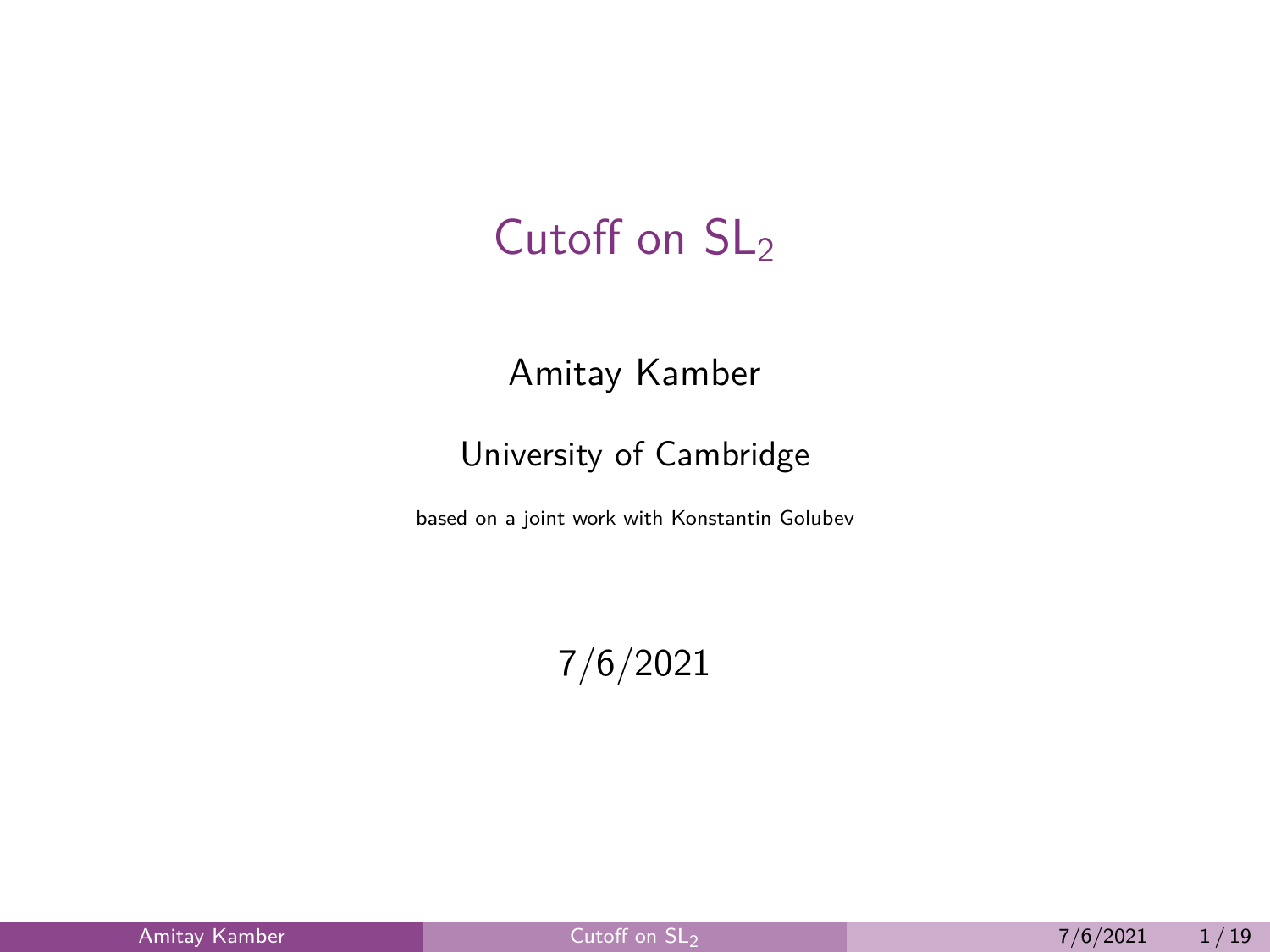### Introduction

Expansion tells us a lot about the geometry of combinatorial structures. For example, expander graphs have logarithmic diameter.

However, expansion falls short of proving some more delicate results, such as more exact distribution of distances between points.

I will discuss the special case of Cayley and Schreier graphs of SL2, which is a special case of a general theory.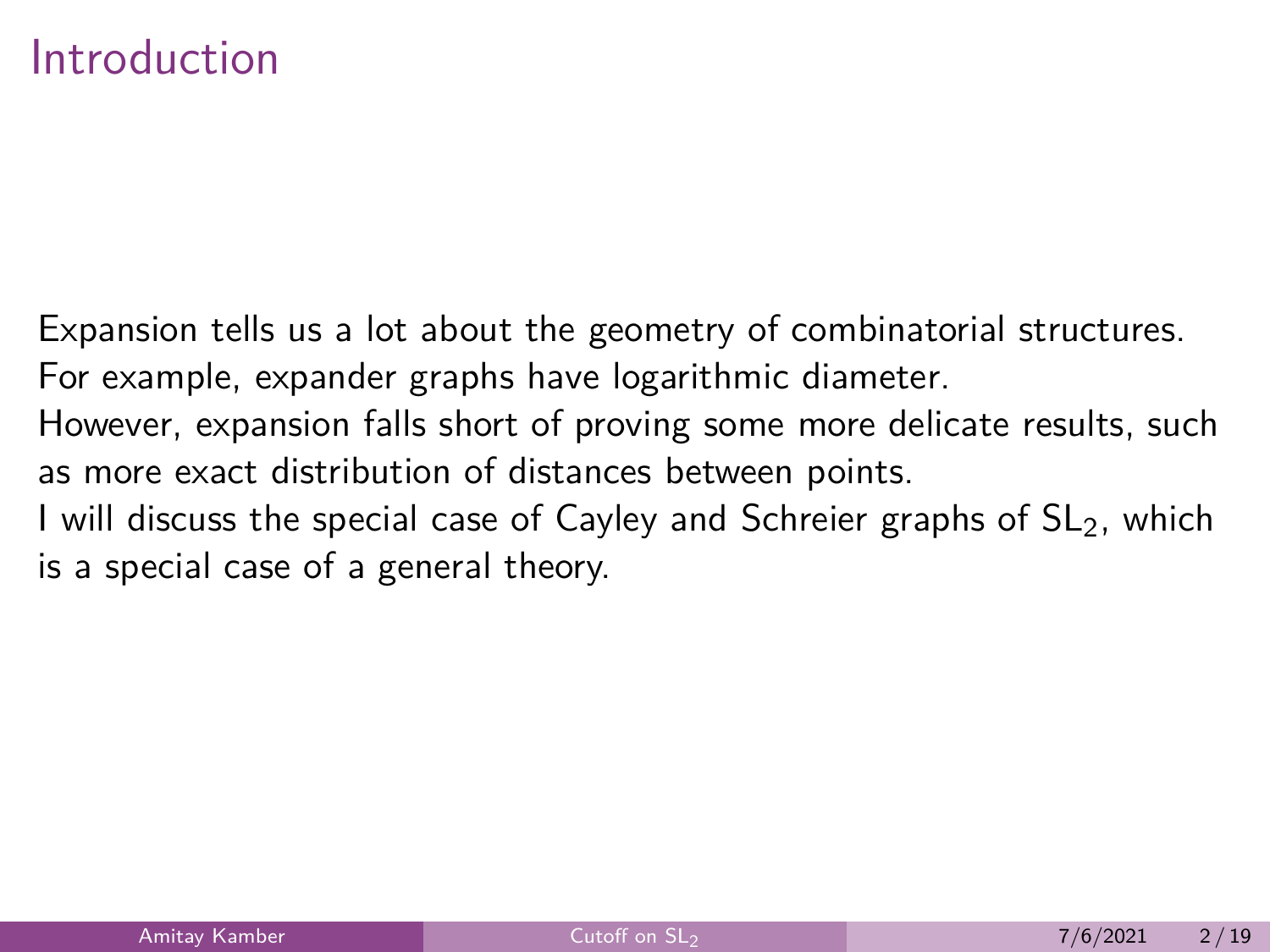# The results of Bourgain-Gamburd

### Theorem (Bourgain-Gamburd 2005,  $SL_2(\mathbb{Z})$  generators)

 $S = \{s_1, ..., s_{q+1}\} \subset SL_2(\mathbb{Z})$  a symmetric set which generates a free group, e.g., the Lubotzky generators

$$
S=\left\{\left(\begin{array}{cc}1 & \pm m \\ & 1\end{array}\right), \left(\begin{array}{cc}1 \\ \pm m & 1\end{array}\right)\right\}, \quad m\geq 2.
$$

For p prime, let  $X_p = \text{Cayley}(\text{SL}_2(\mathbb{F}_p), S \mod p)$ . Then for p large enough,  $X_p$  is an expander.

#### Theorem (Bourgain-Gamburd 2005, random generators)

Let  $S' = \{g_1, ..., g_{(q+1)/2}\}$  be random elements of  $\mathsf{SL}_2(\mathbb{F}_p)$ ,  $S = S' \cup S'^{-1}$ , and  $X_p = \text{Cayley}(\text{SL}_2(\mathbb{F}_p), S)$ . Then as  $p \to \infty$  over primes, with probability  $1 - o_p(1)$ ,  $X_p$  is an expander.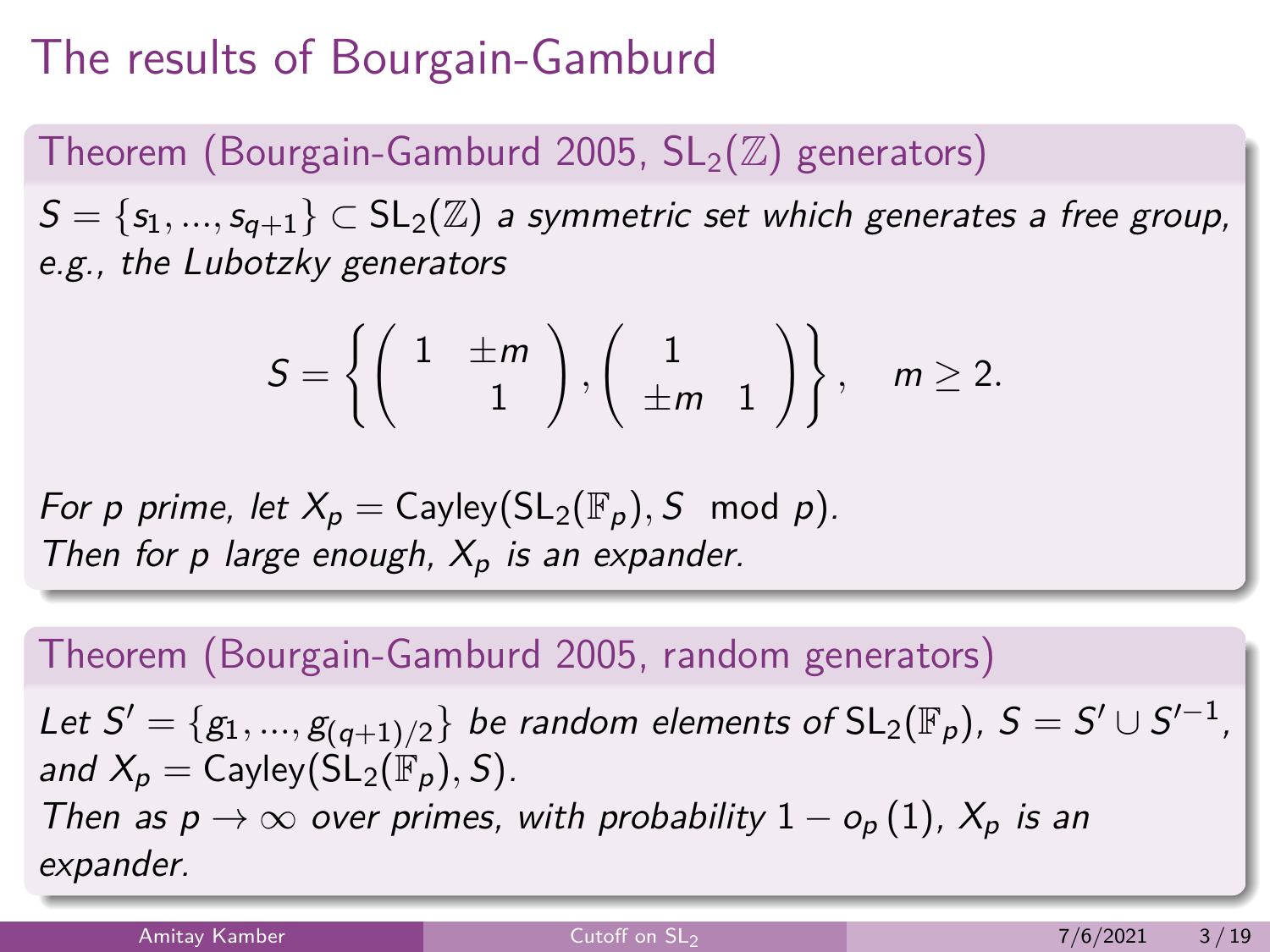# Schreier graphs

- The theorems also imply that any Schreier graph coming from the action of  $SL_2(\mathbb{F}_p)$  on  $SL_2(\mathbb{F}_p)/H$ ,  $H \le SL_2(\mathbb{F}_p)$  is an expander.
- In particular, this is true for the Schreier graph on the *affine space*  $A^2(\mathbb{F}_\rho)\cong \mathbb{F}_\rho^2$  and the *projective line*  $P^1(\mathbb{F}_\rho)\cong A^2(\mathbb{F}_\rho)/\mathbb{F}_\rho^\times$  *.*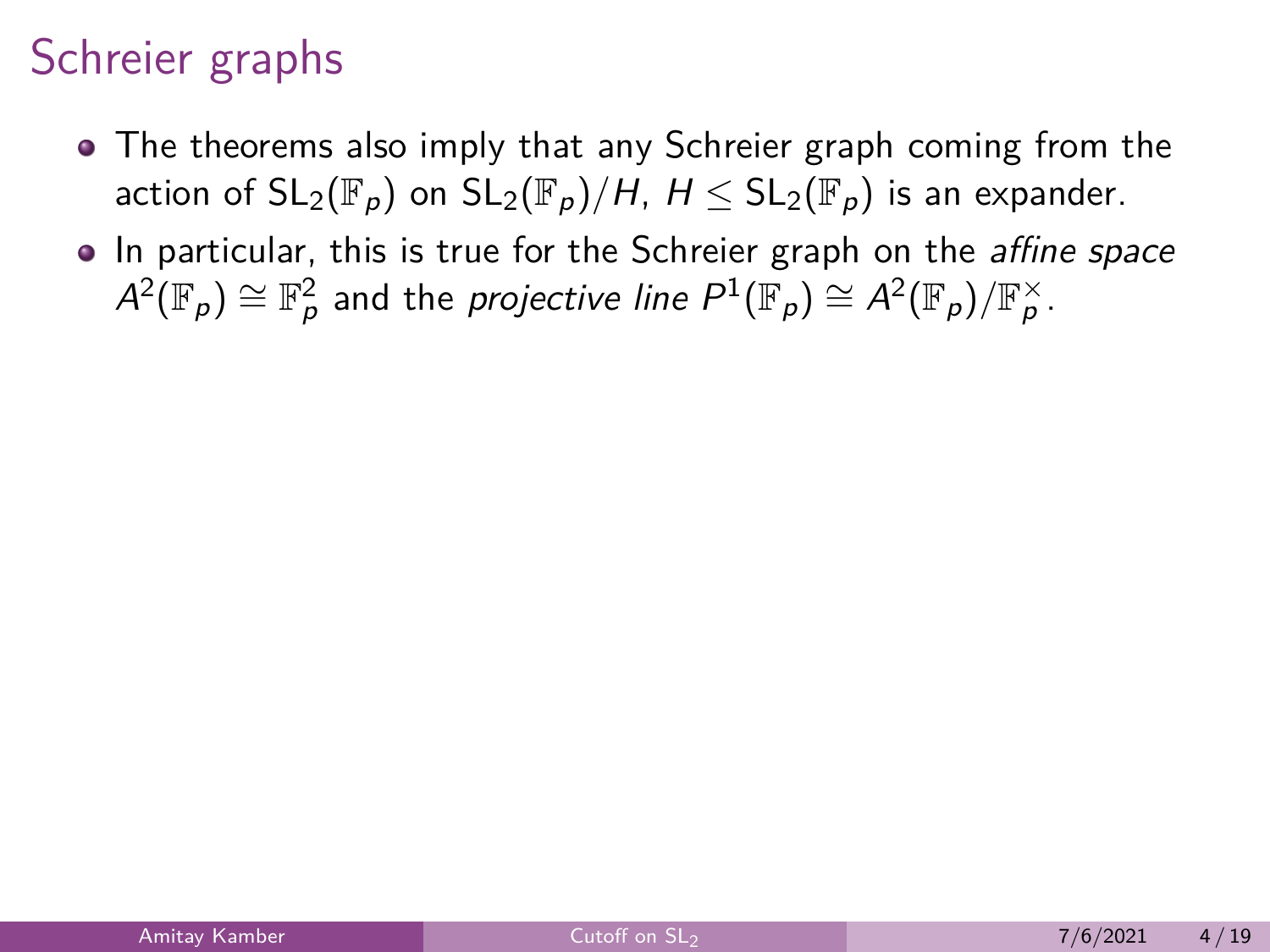# Super Strong Approximation and Lifting

- $\bullet$  Expansion implies that for p large enough the graphs have logarithmic diameter - the distance between every two points is bounded by  $C \log |X|$ .
- Let  $\Gamma = \langle S \rangle \subset SL_2(\mathbb{Z})$ , and l: $\Gamma \to \mathbb{N}$  the length in terms of the generators.

### Corollary (Lifting)

For p large enough, for every  $x \in SL_2(\mathbb{F}_p)$ , there is  $\gamma \in \Gamma \subset SL_2(\mathbb{Z})$  such that:

\n- **①** 
$$
\gamma \mod p = x
$$
.
\n- **②**  $I(\gamma) \leq C \ln p$ .
\n

Part 1 is called Strong Approximation. The theorem and its extensions are called Super Strong Approximation.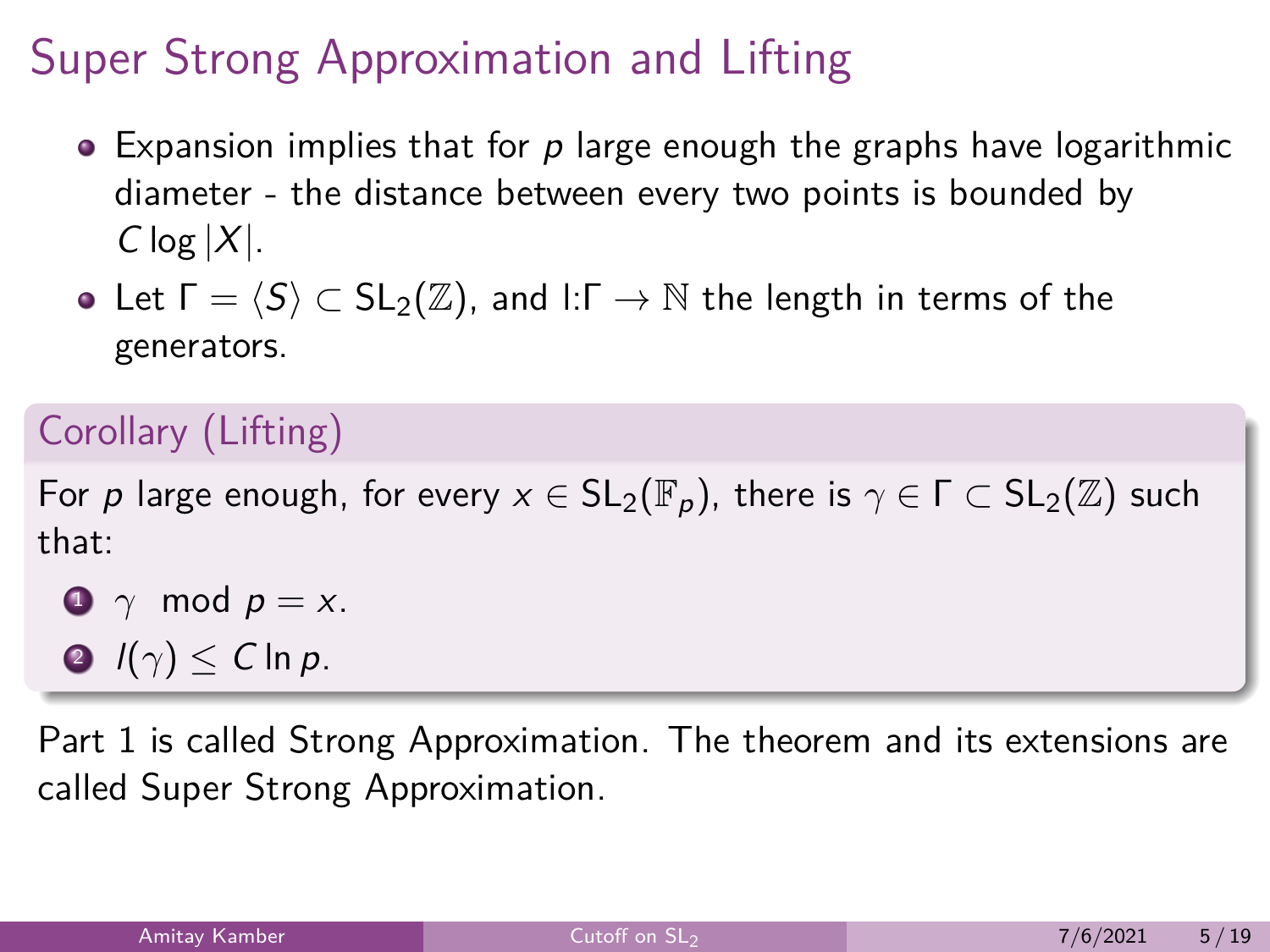### Optimal Almost-Diameter

We expect more to be true. Let X be a  $(q + 1)$ -regular graph.

- The sphere of radius  $k$  has at most  $(q+1)q^{r-1}$  points.
- Therefore, for every  $x \in X$ , for almost every  $y \in X$ ,  $d(x,y)\geq (1-o(1))\log_q(|X|).$

#### Optimal almost-diameter

The graph has *optimal almost-diameter* if for all but  $o(|X|^2)$  of the pairs  $x,y\in X$ ,  $d(x,y)\leq (1+o(1))\log_q(|X|).$ 

### **Conjecture**

All the Cayley and Schreier graphs we considered have optimal almost-diameter.

- The conjecture was verified experimentally by Rivin and Sardari (2017).
- Closely related to the cutoff phenomena, which concerns the speed on convergence of the random walk in  $L^1$ -norm.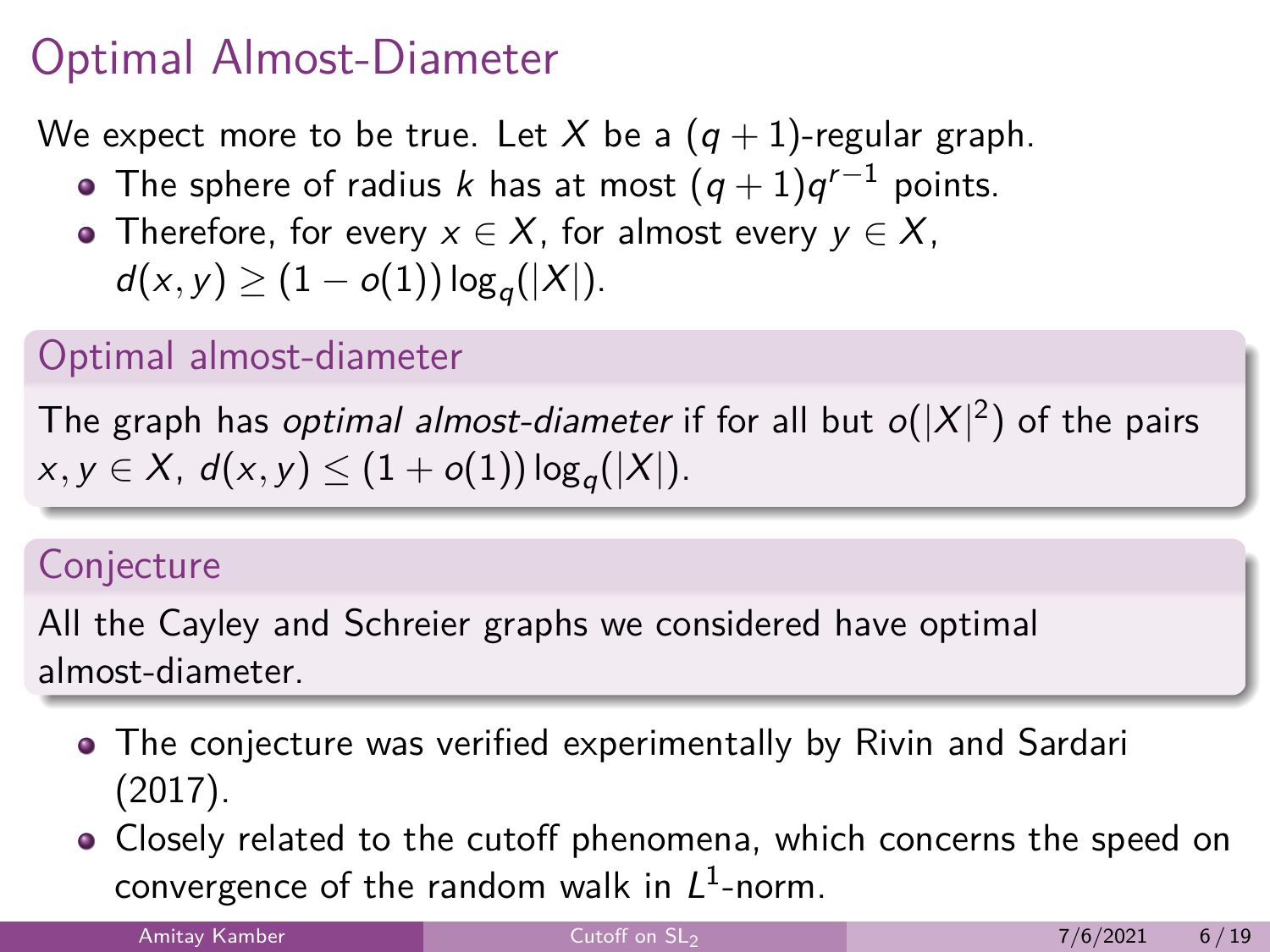# Ramanujan graphs

### Definition

Let  $A\colon L^2(X)\to L^2(X)$  be the adjacency operator. A  $(q + 1)$ -regular graph is Ramanujan if the second largest eigenvalue in absolute value of A is bounded by  $2\sqrt{q}$ .

Almost-Ramanujan graph- second eigenvalue is bounded by  $2\sqrt{q}+o(1).$ 

### Theorem (Lubetzky-Peres, Sardari 2015)

Almost-Ramanujan graphs have optimal almost-diameter.

### Conjecture (Rivin-Sardari 2017)

In both cases, the graphs are almost-Ramanujan.

The almost-Ramanujan conjecture implies the previous conjecture, but seems to be out of reach.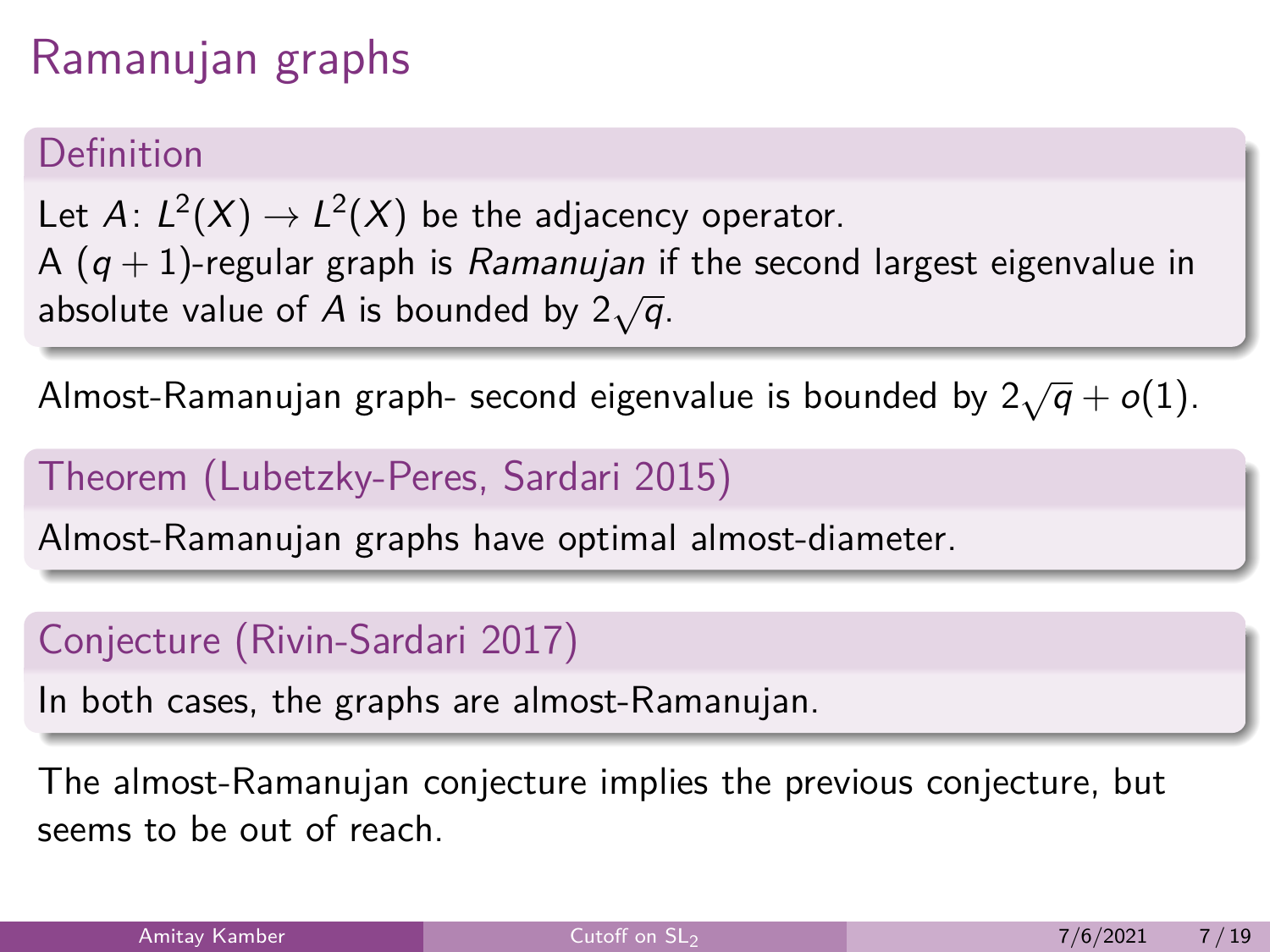# Results - Random Generators

### Theorem (Golubev-K. 2020)

With high probability, a random Schreier graph on the projective line  $P^1(\mathbb{F}_p)$  has optimal almost-diameter.

The question is open for the Cayley graph and the affine plane.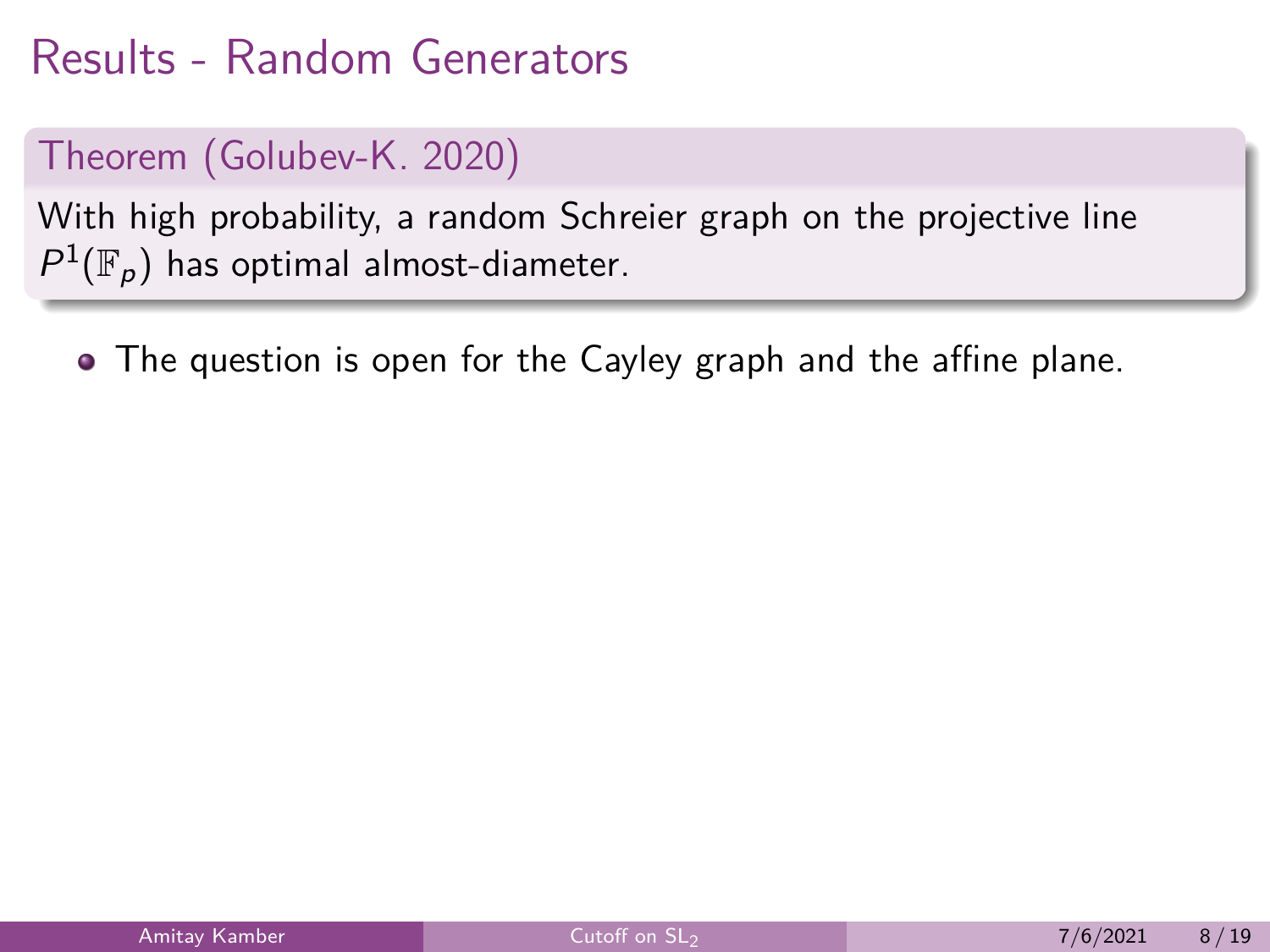# Results -  $SL_2(\mathbb{Z})$  generators

#### Theorem

Let  $S \le SL_2(\mathbb{Z})$  generate a free subgroup. Then:

- **1** For almost all p in the range  $X \le p \le 2X$ , the Schreier graph on  $P^1(\mathbb{F}_p)$  has optimal almost-diameter.
- <sup>2</sup> Assuming the Lyapunov exponent determined by the generators is small enough, for every  $\rho$  large enough the Schreier graph on  $P^1(\mathbb{F}_\rho)$ has optimal almost-diameter.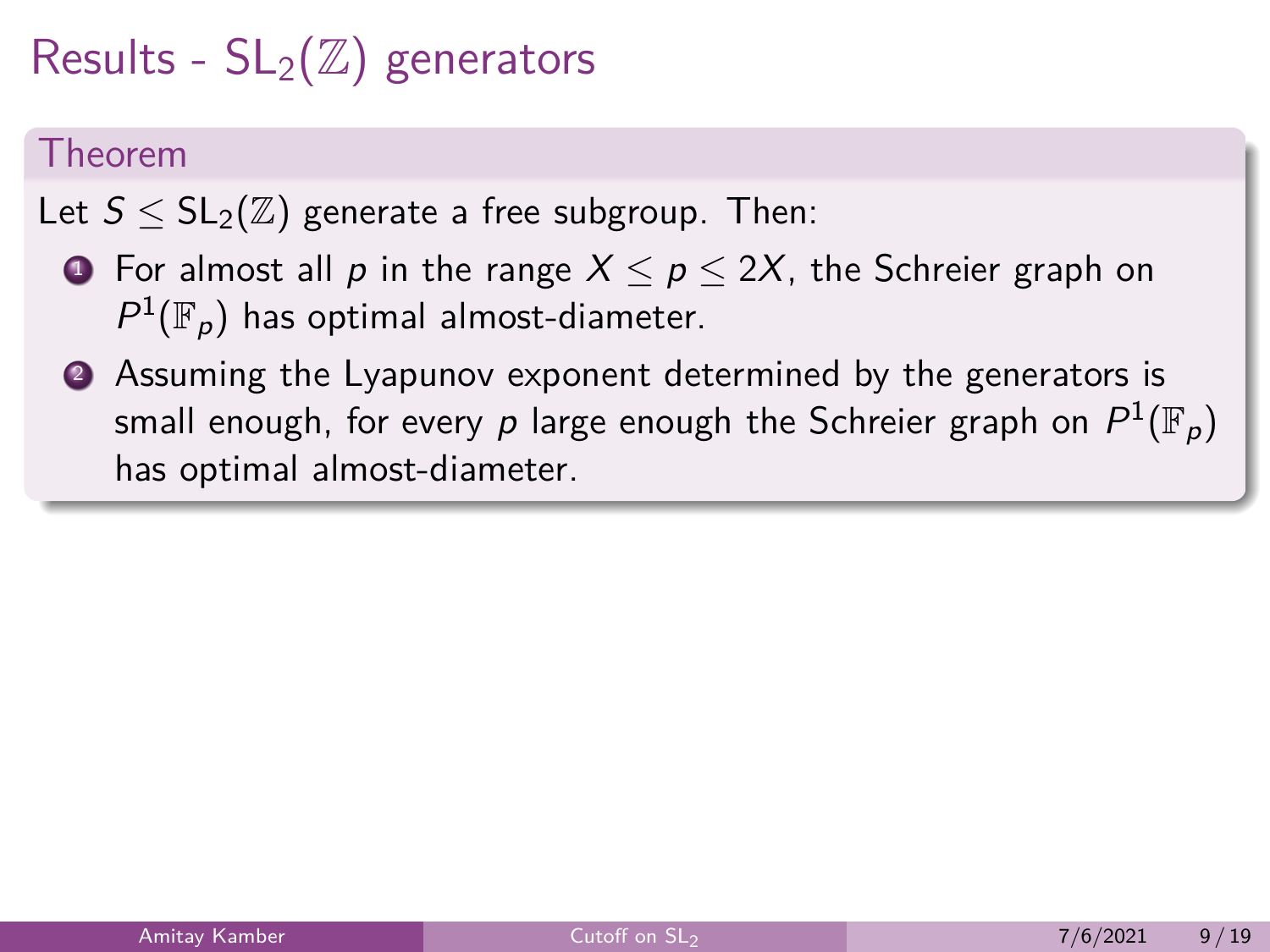# Results -  $SL_2(\mathbb{Z})$  generators - remarks

- The generators S determine a random walk on  $SL_2(\mathbb{R})$ , with entropy  $h = \frac{q-1}{q+1} \log(q)$  and some Lyapunov exponent  $\chi$ , determining the growth of the norm of most elements.
- It also determines a Furstenberg stationary measure  $\nu$  on  $P^1(\mathbb{R}),$  whose dimension is dim *ν* = h*/*2*χ* (Ledrappier 1983, Hochman-Solomyak 2017).
- The condition for cutoff on  $P^1(\mathbb{F}_\rho)$  is dim  $\nu \geq 1/2.$

• It holds for 
$$
\left\{ \begin{pmatrix} 1 & \pm 3 \\ 1 & 1 \end{pmatrix}, \begin{pmatrix} 1 \\ \pm 3 & 1 \end{pmatrix} \right\}
$$
, but not for 
$$
\left\{ \begin{pmatrix} 1 & \pm 4 \\ 1 & 1 \end{pmatrix}, \begin{pmatrix} 1 \\ \pm 4 & 1 \end{pmatrix} \right\}.
$$

- **■** dim *ν* > 4/5 implies optimal almost-diameter for most of the primes for  $A^2(\mathbb{F}_p).$
- $\bullet$  dim  $\nu = 1$  implies optimal almost-diameter for the Cayley graph...
- Can be generalized to the non-free case.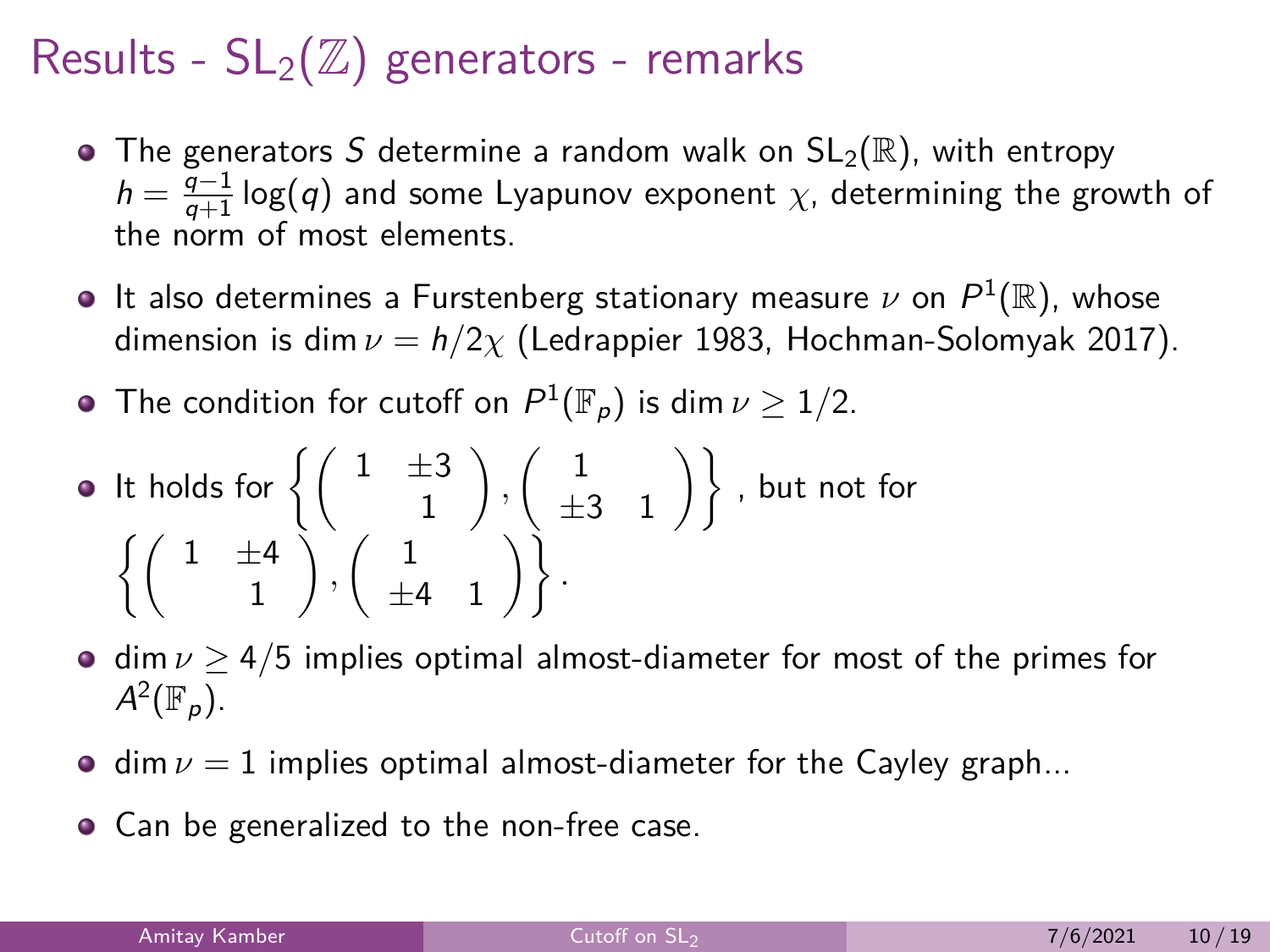## Proof Idea

- Based on the work of Sarnak and Xue (1991) on automorphic forms.
- Has a spectral definition ("density condition") and a geometric one.
- Geometric "weak injective radius property": Show that "on average", the number of fixed points of the action is  $O\left(|X|^{\epsilon}\right)$ . More specifically:

#### Proposition (Weak injective radius implies optimal almost-diameter)

Let  $\Gamma=F_{S'}$  be the free group on the set  $S',$  and  $S=S'\cup S'^{-1},$  $|S| = q + 1.$ 

Let  $X$  be a  $\Gamma$ -space, with a Schreier graph structure determined by S. Assume that X is an expander and that for  $k=2\lfloor\log_q|X|\rfloor$ ,

$$
\#\{(\gamma, x) \in \Gamma \times X : l(\gamma) = k, \gamma x = x\} \le |X|^{o(1)} q^k = |X|^{2+o(1)}.
$$

Then  $X$  has optimal almost-diameter.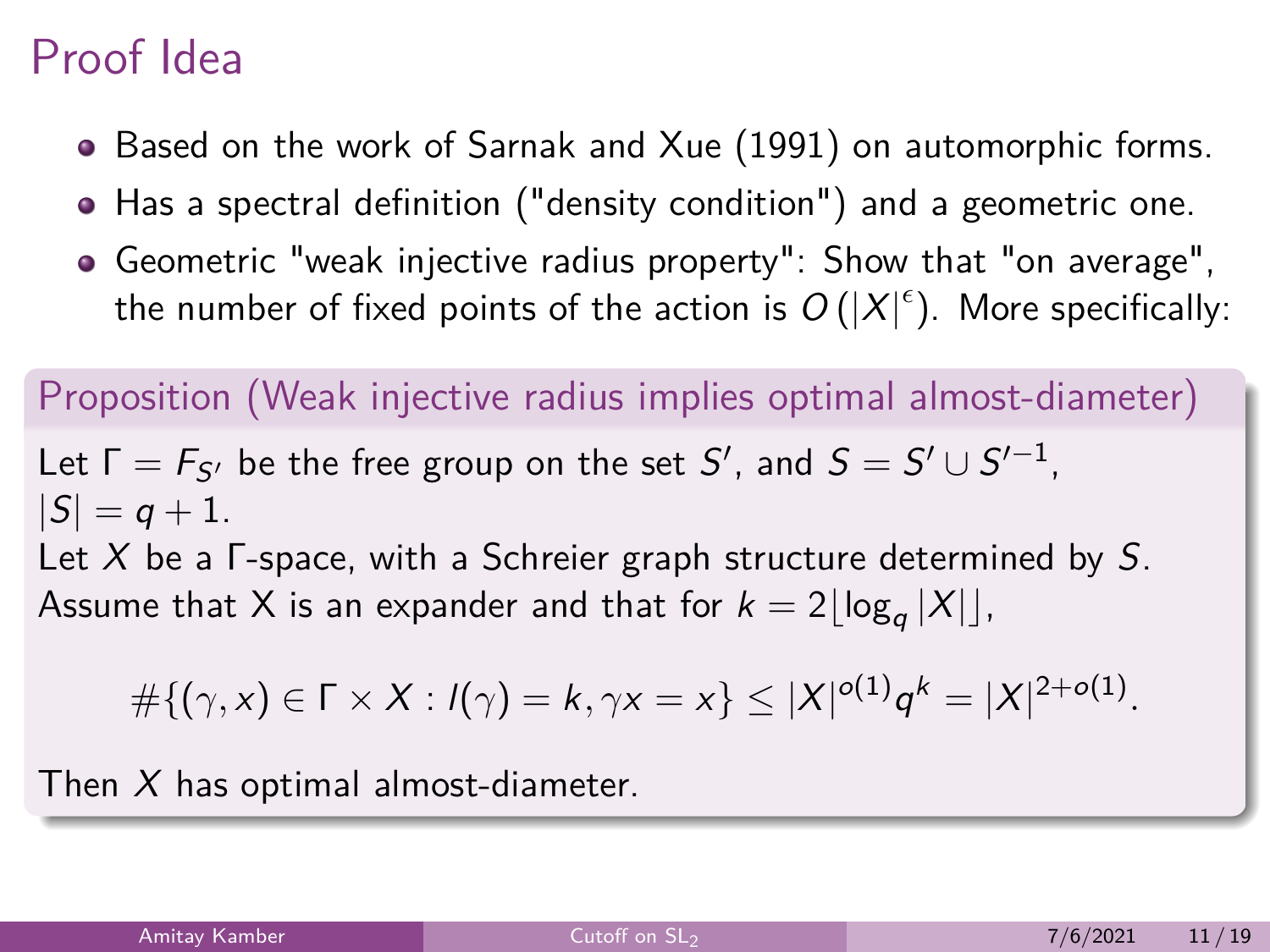### The Weak Injective Radius Property

- There are a few cases where the weak injective property can be verified, such as random graphs.
- For Cayley graph on  $SL_2(\mathbb{F}_p)$ , it can be verified elementarily for the LPS Ramanujan graphs (Davidoff-Sarnak-Valette 2003). Unknown for most of the other cases.
- The projective line and affine plane are easier.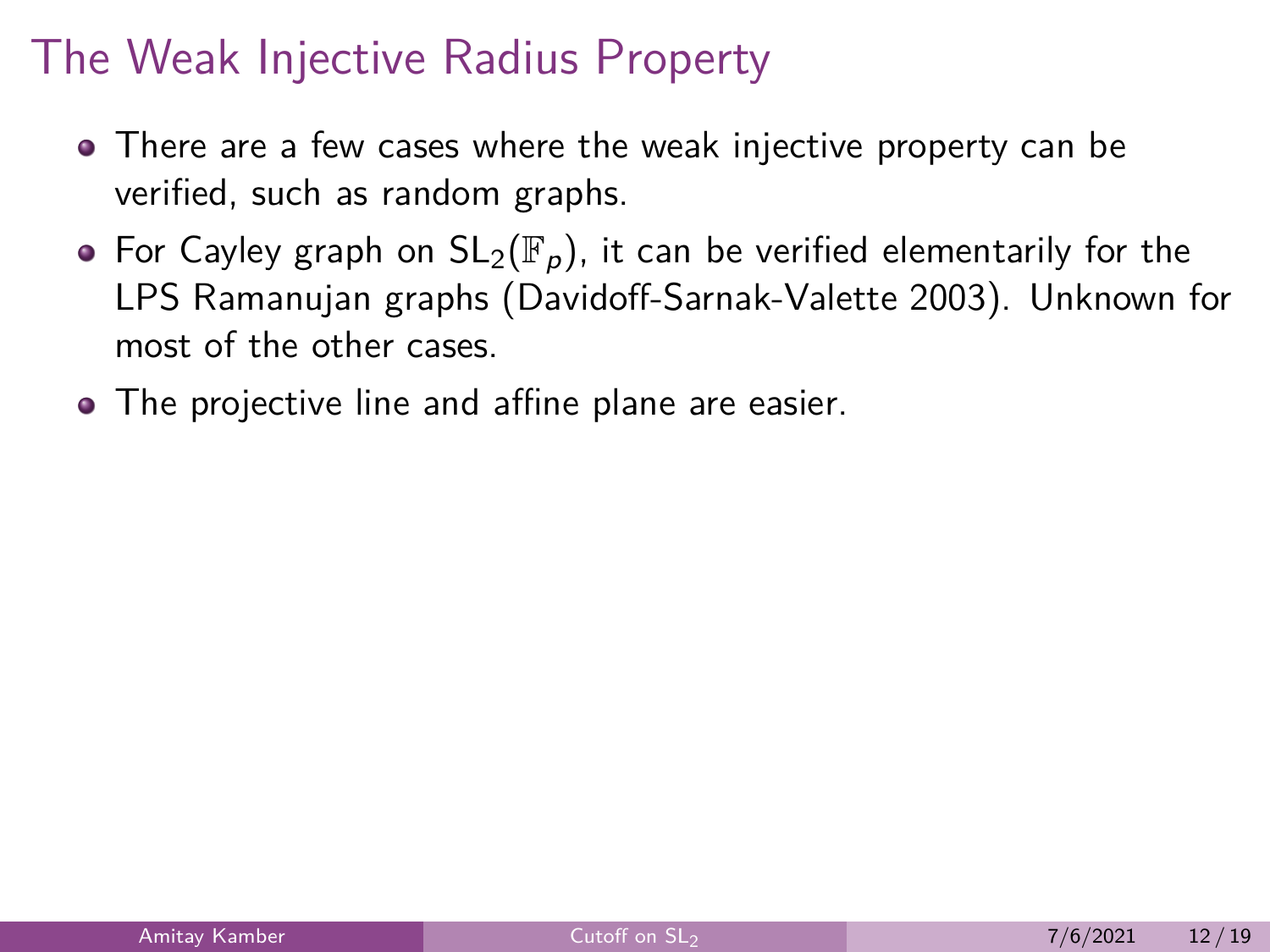Application for the projective line  $P^1(\mathbb{F}_p)$ 

- Assume that  $X=P^1(\mathbb{F}_q)$  and the <code>Γ-action</code> comes from a morphism  $\phi : \Gamma \to SL_2(\mathbb{F}_n)$ .
- **If**  $\phi(\gamma) \neq \pm I \in SL_2(\mathbb{F}_p)$ , then  $\gamma$  has at most two fixed points (corresponding to the eigenvectors).

#### **Corollary**

Let  $X = P^1(\mathbb{F}_p)$ , with a Schreier graph structure coming from  $\phi : \Gamma \to SL_2(\mathbb{F}_n)$ . Assume that X is an expander and that for  $k = 2|\log_a p|$ ,

$$
\#\{\gamma\in\Gamma: l(\gamma)=k, \gamma\equiv I\mod p\}\leq p^{o(1)}q^k/p=p^{1+o(1)}.
$$

Then  $X$  has optimal almost diameter.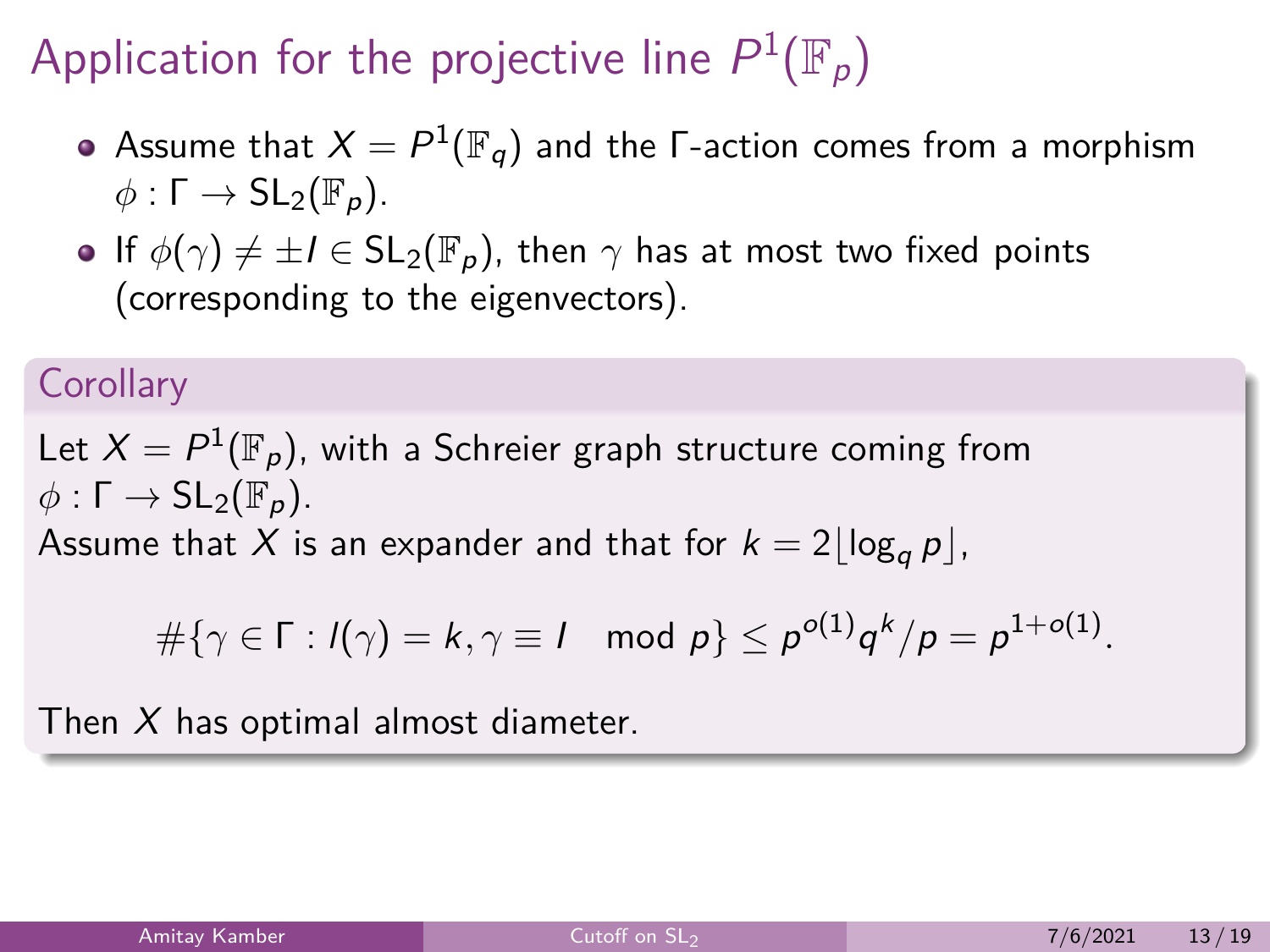### Random Generators - Sketch

- $\mathsf{\Gamma}=\mathsf{F}_{(q+1)/2}.$  Any  $(q+1)/2$  elements from  $\mathsf{SL}_2(\mathbb{F}_\rho)$  to determine a map  $\phi : \Gamma \to SL_2(\mathbb{F}_p)$ .
- **•** Let  $\gamma \in \Gamma$ . What is the probability that  $\phi(\gamma) = I$ ?
- $\gamma$  defines a *word map*  $W_\gamma: \mathsf{SL}_2(\mathbb{F}_p)^{(q+1)/2} \to \mathsf{SL}_2(\mathbb{F}_p).$  *We want to* understand

$$
V_{\gamma} = \{x \in SL_2(\mathbb{F}_p)^{(q+1)/2} : W_{\gamma}(x) = I\}.
$$

This is a subvariety, and Gamburd, Hoory, Shahshahani, Shalev, and Virag observed that it is a proper subvariety and as a matter of fact

$$
|V_{\gamma}|/\operatorname{SL}_2(\mathbb{F}_p)^{(q+1)/2}\leq \frac{1}{p}+O\left(p^{-2}\right).
$$

**•** Therefore

$$
E\left[\#\{\gamma\in\Gamma: I(\gamma)=2\lfloor \log_q p \rfloor, \phi(\gamma)=1\}\right]\leq p^{1+o(1)}.
$$

Applying Markov's inequality we get the desired result.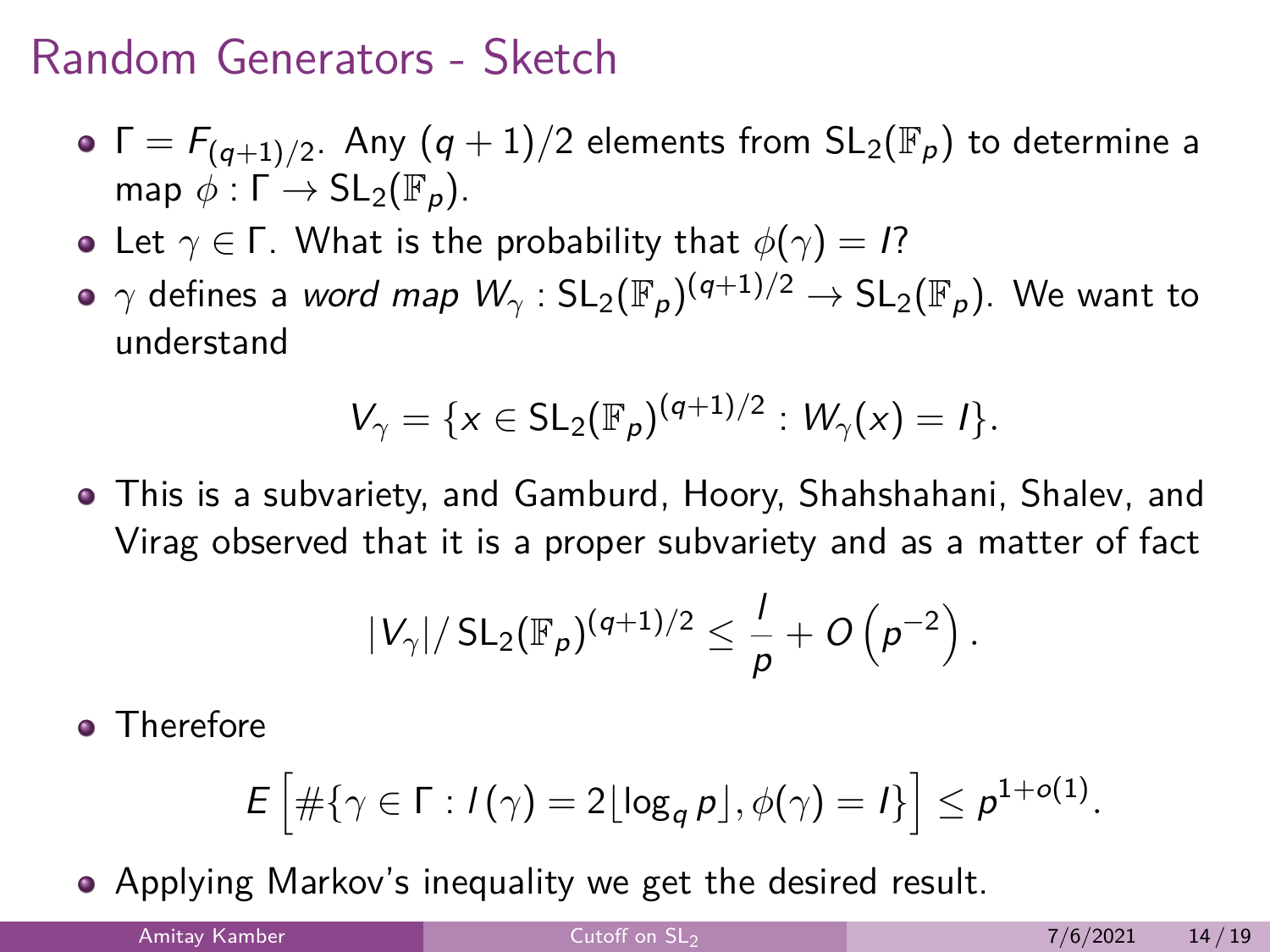### Random Generators - Cont.

• We expect that for "most"  $\gamma \in \Gamma$  with  $I(\gamma) = O(\log(p))$ ,

$$
|V_{\gamma}^*|/ \operatorname{SL}_2(\mathbb{F}_p)^{(q+1)/2} = O(p^{-3}).
$$

- Proving this sufficiently explicitly will imply optimal almost-diameter for the random Cayley graph.
- There are partial results in a work in progress by Becker-Breuillard-Varju.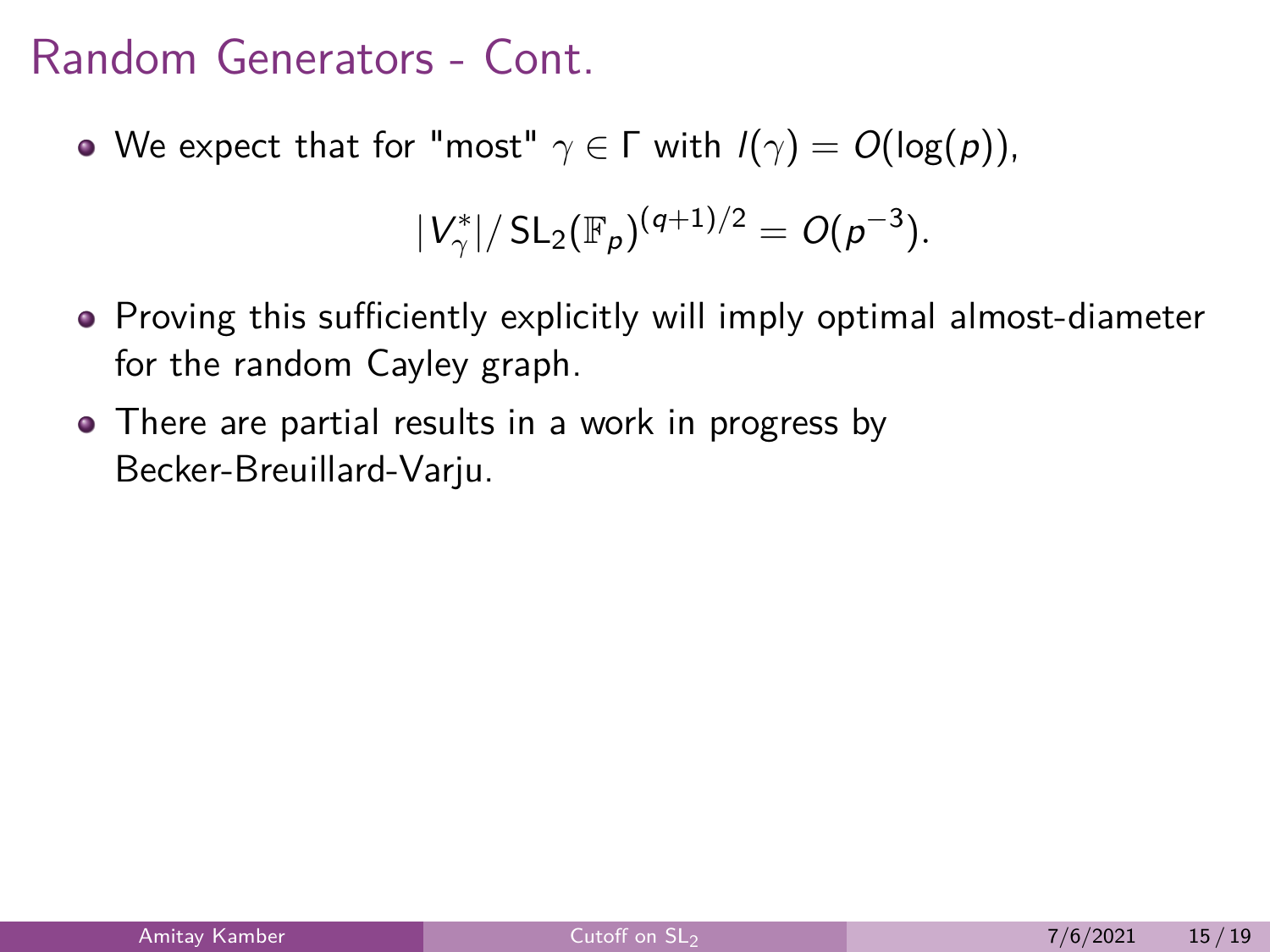# Generators in  $SL_2(\mathbb{Z})$

• Let  $S \leq SL_2(\mathbb{Z})$  generate a free subgroup  $\Gamma \leq SL_2(\mathbb{Z})$ . We want to prove that

$$
\{\gamma \in \Gamma : l(\gamma) = 2\lfloor \log_q p \rfloor, \gamma \equiv 1 \mod p\} \leq p^{1+o(1)}.
$$

- **If** we average over p this is simple, since for  $\gamma \neq I$ ,  $\gamma \equiv I$  mod p for  $O(I(\gamma))$  different *p*-s.
- Can be bounded by bounding

$$
\{\gamma\in \Gamma: I(\gamma)=2\lfloor \log_q p \rfloor, \|\gamma\|_\infty\leq \textit{T}, \gamma\equiv 1\mod p\},
$$

and using

$$
\left\{\gamma\in\mathsf{SL}_2\left(\mathbb{Z}\right)\colon \|\gamma\|_\infty\leq\mathcal{T}, \gamma\equiv I\mod p\right\}\leq \mathcal{T}^{o(1)}\left(\frac{\mathcal{T}^2}{\rho^3}+\frac{\mathcal{T}}{\rho}+1\right).
$$

- By a variation on the method, it is enough to consider the Lyapunov exponent determined by S.
- Is there a better way to bound similar sets?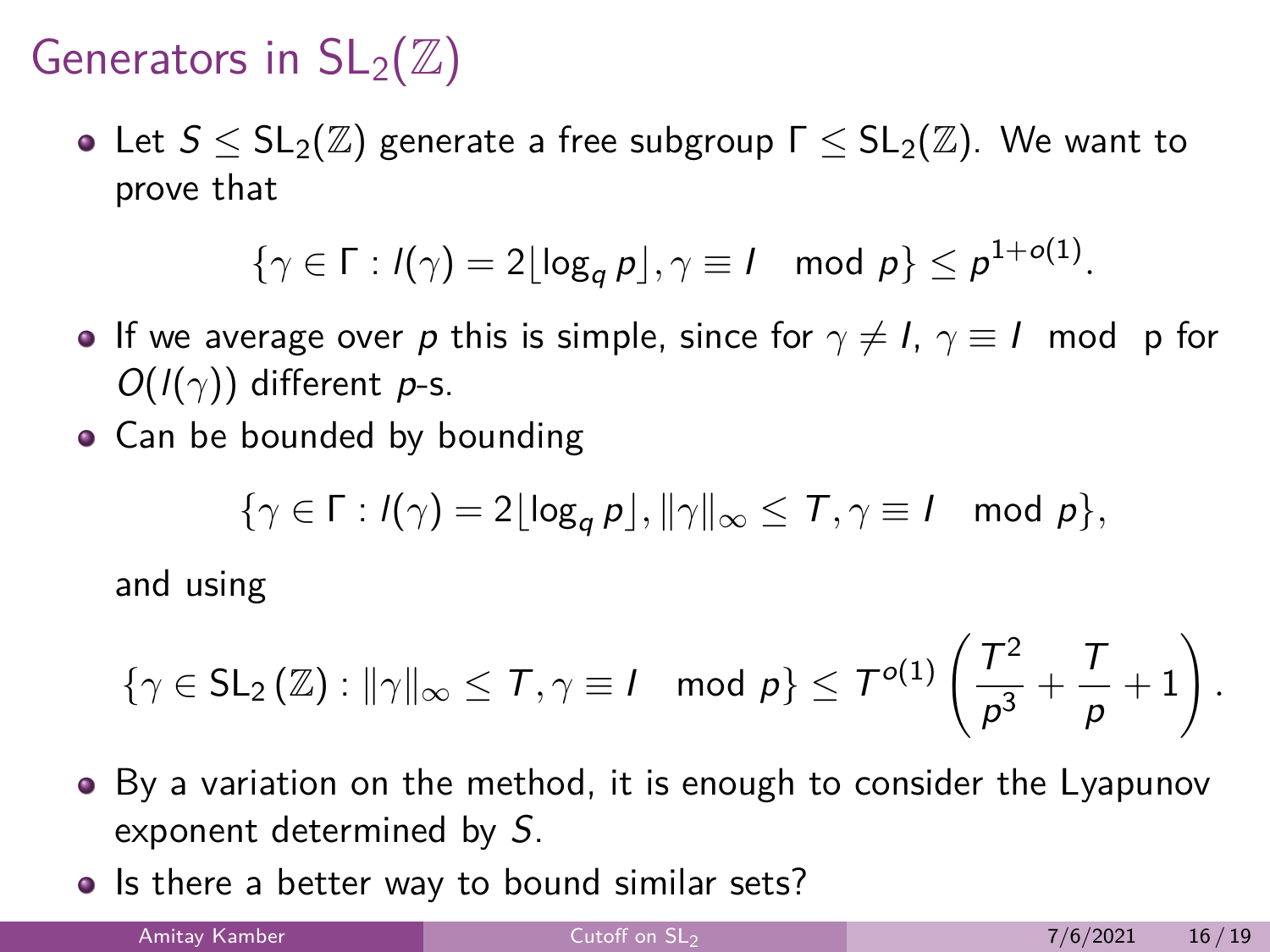### The Density Condition

- Consider the spectrum of  $A: L^2(X) \rightarrow L^2(X)$ . An eigenvalue  $\lambda_i$  with  $|\lambda_i| \geq 2\sqrt{q}$  is called exceptional.
- Associate with each exceptional  $\lambda_i$  a  $p_i \in [2,\infty)$  according to

$$
\lambda_i=\pm\left(q^{1/p_i}+q^{1-1/p_i}\right).
$$

• The Sarnak-Xue density condition is that for every  $\epsilon > 0$ ,  $p > 2$  it holds that

$$
\#\left\{i: p_i \geq p\right\} \ll_{\epsilon} n^{2/p+\epsilon}.
$$

• It is equivalent to the weak injective radius condition.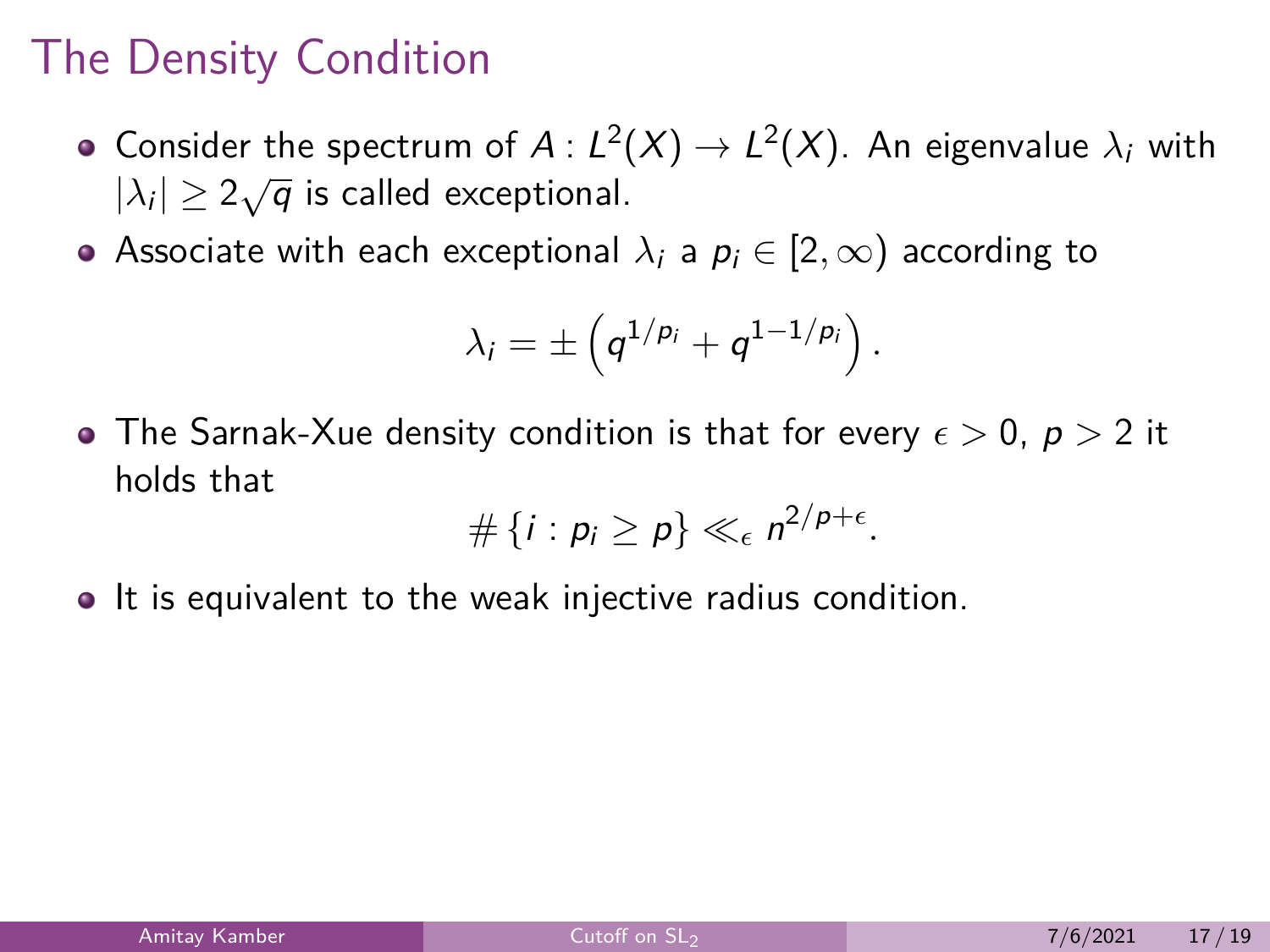### Lifting for the matrix norm

- **1** Can ask for lifting for other measures of sizes of elements.
- **②** Sarnak (2015) proved that almost every  $x \in SL_2(\mathbb{F}_p)$  can be lifted to an element  $\gamma\in\mathsf{SL}_2(\mathbb{Z})$  with coordinates bounded by  $\rho^{3/2+o(1)}$  . This is optimal.
- $\bullet$  Conjecturally, the same is true for  $SL_n$  as well for example, we believe that one can lift almost every  $x \in SL_3(\mathbb{F}_p)$  to an element  $\gamma\in\mathsf{SL}_3(\mathbb{Z})$  with coordinates bounded by  $\rho^{4/3+o(1)}.$
- <sup>4</sup> Can be solved by (a variation on) a bound on the size of the set

$$
\{\gamma\in\mathsf{SL}_3(\mathbb{Z}): \gamma\equiv I\mod p, \|\gamma\|\leq T\}.
$$

**•** Closely related to "Sarnak's density conjecture" in automorphic forms, which is an approximations to the Generalized Ramanujan Conjecture.